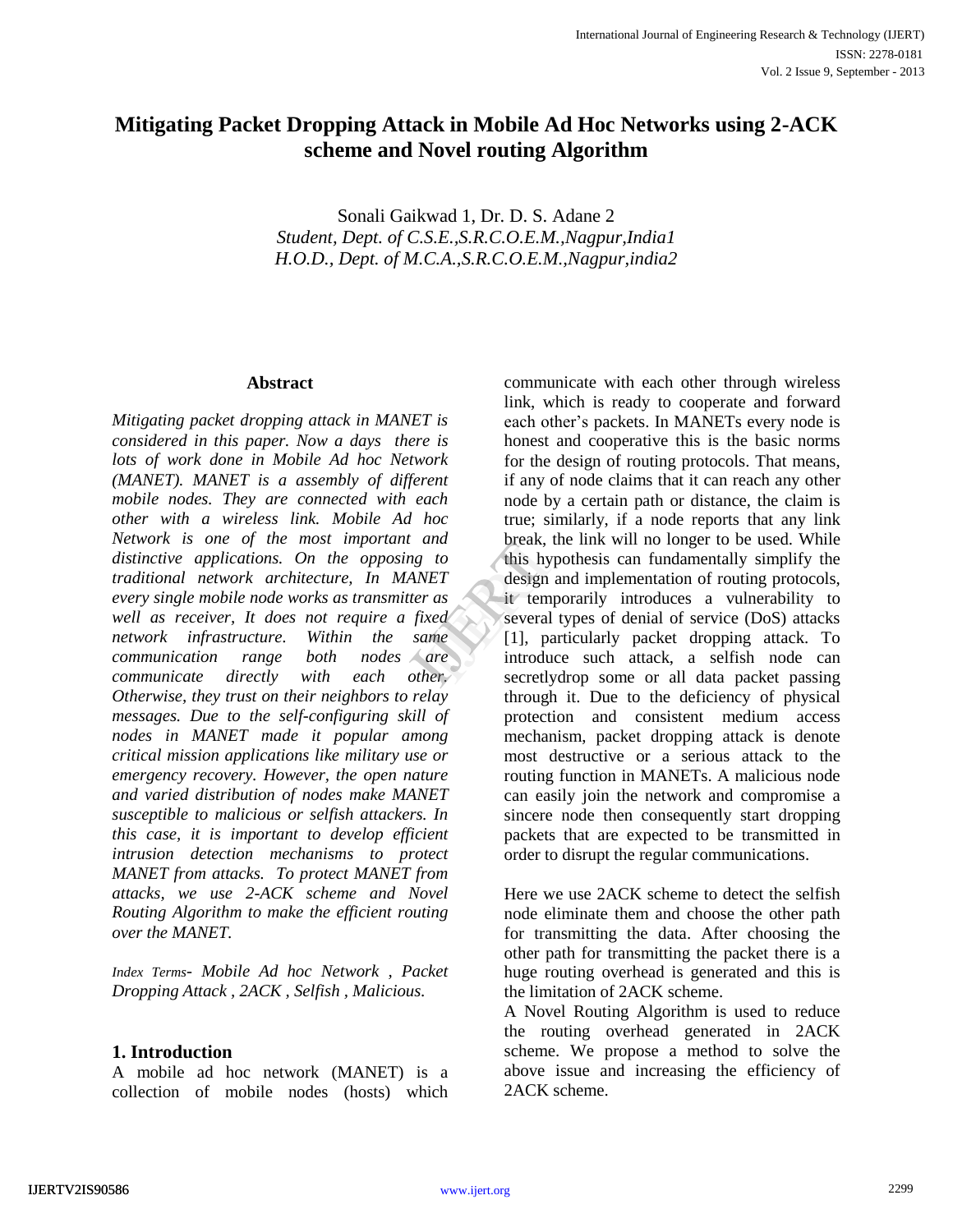

**Fig 1.1. Shows the diagram of Mobile Ad hoc Network.**

## **1.1 Problem for Packet Dropping.**

The main reason for a packet can be dropped is due to MAC or network layers because of the following reasons:

- MAC level is limited due to which ,whenever if the buffer is full any new data packet coming from higher layers will be dropped. In MAC layer the size of packet's transmission buffer level is limited.
- Rules of IEEE 802.11 protocol's: If the retransmission tries or the one of its corresponding RTS (Request To Send) frame has reached the maximum permitted number, due to node's movement or collision, a data packet will be dropped.
- If it is degraded during transmission due to some occurrence specific to radio transmissions such as interference, hidden nodes and high bit error rate a data packet may be dropped or lost.

In addition to these causes, a selfish node may refuse to transmit a packet aiming to save its energetic resources in order to spread its lifetime or simply because its battery power is weak. Moreover a malicious node may intentionally drop the packets in order to provoke a collapse in network performances at network layer. Furthermore, it can modify the IEEE 802.11 MAC protocol's parameters to incite packet dropping. According to this analysis, the new challenges in MANETs still open the door for packet dropping problem. For example, how can we identify the important reason that a node to drop others' packets? In other words, how can we know the purpose of a node to accuse it as malicious, selfish or sincere?

The following **Fig.,1.2** shows the scenario for packet dropping and misrouting. Many packets are dropped due to the routing misbehaviour in MANETs.



**Fig. 1.2: Scenario of packet dropping attack in Manets**

### **1.2Selfish Node.**

There are 3 types of Selfish nodes:

- Selfish Nodes (SN1): These types of selfish nodes contribute in route creation but refuse to forward data packets.
- Selfish Nodes (SN2): These nodes participate in neither the route creation phase nor forward data packets. They only use their energy for broadcasts of their own packets. be to for<br>
et's Selfis<br>
the phase<br>
its use the phase<br>
ited Selfis<br>
layed Island
	- Selfish Nodes (SN3): Based on their energy levels , these nodes misbehave differently. When the energy lies between full energy E and a threshold T1, the node behaves properly. For an energy level between T1 and another lower threshold T2, it behaves like a node of type SN1. Finally, for an energy level lower than T2, it behaves like a node of type SN2. The relationship between T1, T2, and E is  $T2 < T1 < E$ . The presence of the SN2 type nodes is simply unnoticed by the routing protocol. Thus, these nodes do not pose a significant threat to the normal operation of the routing protocol, even though they may degrade network connectivity. On the other hand, SN1 and SN3 types of nodes are more dangerous to routing protocols.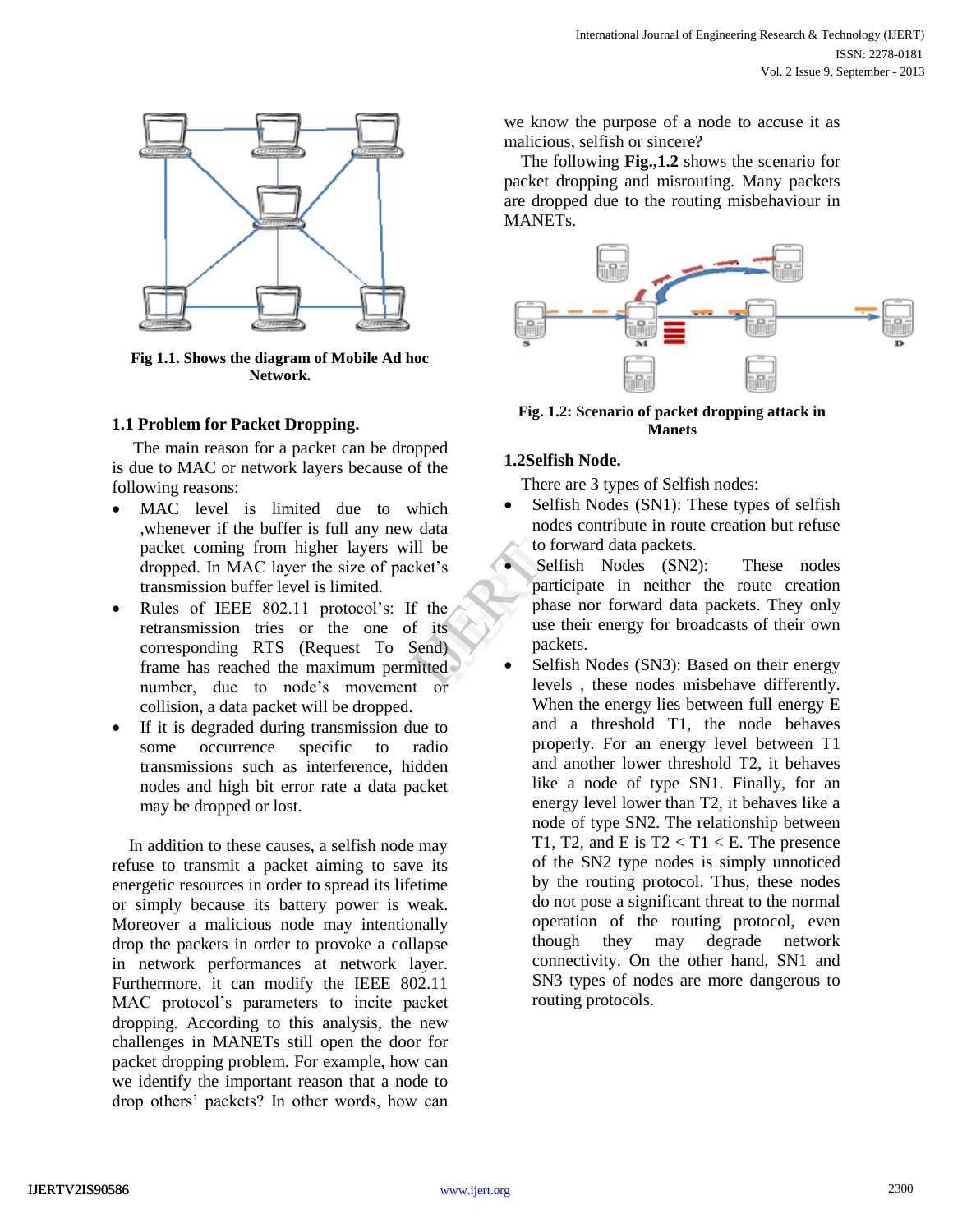# **II.Related Work**

A lot of work has been done in the field of Mobile Ad-hoc Network. Routing has been one of the main problem in MANET because of dynamic nature of the network. So many authors have worked on routing problem in MANET.

**1) Watchdog:** Watchdog scheme is proposed byMarti *et al* [3].Its main aim to improve the output of network with the presence of selfish /malicious nodes.

Watchdog is used for detecting malicious node which misbehaves in network. Watchdog lasciviously attending to its next hop's transmission. It increases its failure counter, if a Watchdog node overhears, within a certain period of time that its next node fails to forward the packet. The Watchdog node reports it as misbehaving, whenever exceeds node's failure counter in a predefined threshold.

**2) Ex-Watchdog:** This scheme is proposed in [2] in which every node preserves a table containing information about all the path it is involved in. Each entry of this table stores the following information: identifiers of the source and destination nodes, the identifier of the path connecting the source to the destination and finally the sum of all packets sent, forwarded or received through this path. Upon receiving a message reporting an intermediate node as malicious, the source node will not increase the failure tally of this node immediately as the Watchdog does. However, it sends out a special message to the destination node through an alternative path. This message contains the same fields as each entry in the table except that the path identifier is replaced by the malicious node's address.

When the destination node receives this message, it checks first if there is a matching entry for the source and destination addresses in the table. If so, then it compares the sum value received and the one kept in its table. If the two values match then the accused node is not malicious since all the packets sent by the source are received at the destination. In contrast, if the two values are different, then a reaction mechanism is triggered. If no matching entry exists, then the reported node is malicious. As a result, a confirmation message is sent back to the source node. The absence of an alternative path

to the destination makes the source unable to check the correctness of the report, and thus cannot recognize which node is malicious; the reporter or the reported.

**3)Confidant:**Buchegger [4] proposed CONFIDANT protocol which is based on selective altruism and Utilitarianism. In CONFIDENT, routing decision and trust relationships are based on practiced, perceived, or testified routing and forwarding performance of other nodes. It consists of four components: The Monitor, the Reputation System, the Trust Manager, and the Path Manager. Every node monitors the behavior of its next-hop node continuously and if a doubtful activity is identified, information of the doubt is passed to the Reputation System. The rating of the suspected node will be changes by the Reputation System which depends on how significant and how frequent the activity is and if rating of a node becomes less than certain threshold, control is passed to the Path Manager. Path Manager then controls the route cache. Warning messages in the form alarm message are propagated to other nodes by the Trust Manager. The pitfall of CONFIDANT includes deciding the criterion for choosing threshold value is difficult. Deciding the criteria for maintaining the friends list by Trust Manager is difficult. It can also generate false ALARMS. There might be a situation where two nodes declare each other misbehaving through ALARM messages. The Terms of the Path Mand<br>
The Path Man<br>
International Manager.<br>
The Manager of Manager.<br>
The Manager of Manager.<br>
The Manager of Manager.<br>
The Manager of Manager.<br>
The deciding<br>
path of deciding<br>
value is

# **III**. **Proposed Work**

In order to detect misbehaving nodes, we suggested a network-layer scheme called 2- ACK, which can be implemented as a simple add-on to any source routing protocol such as ALOHA. When a node forwards a data packet, the nodes routing agent verifies that the packet is received successfully by the node that is two hops away on the source route. This is done through the use of a particular type of acknowledgment packets, termed 2-ACK packets. 2-ACK packets have a very similar functionality as the ACK packets on the Medium Access Control (MAC) layer or the TCP layer.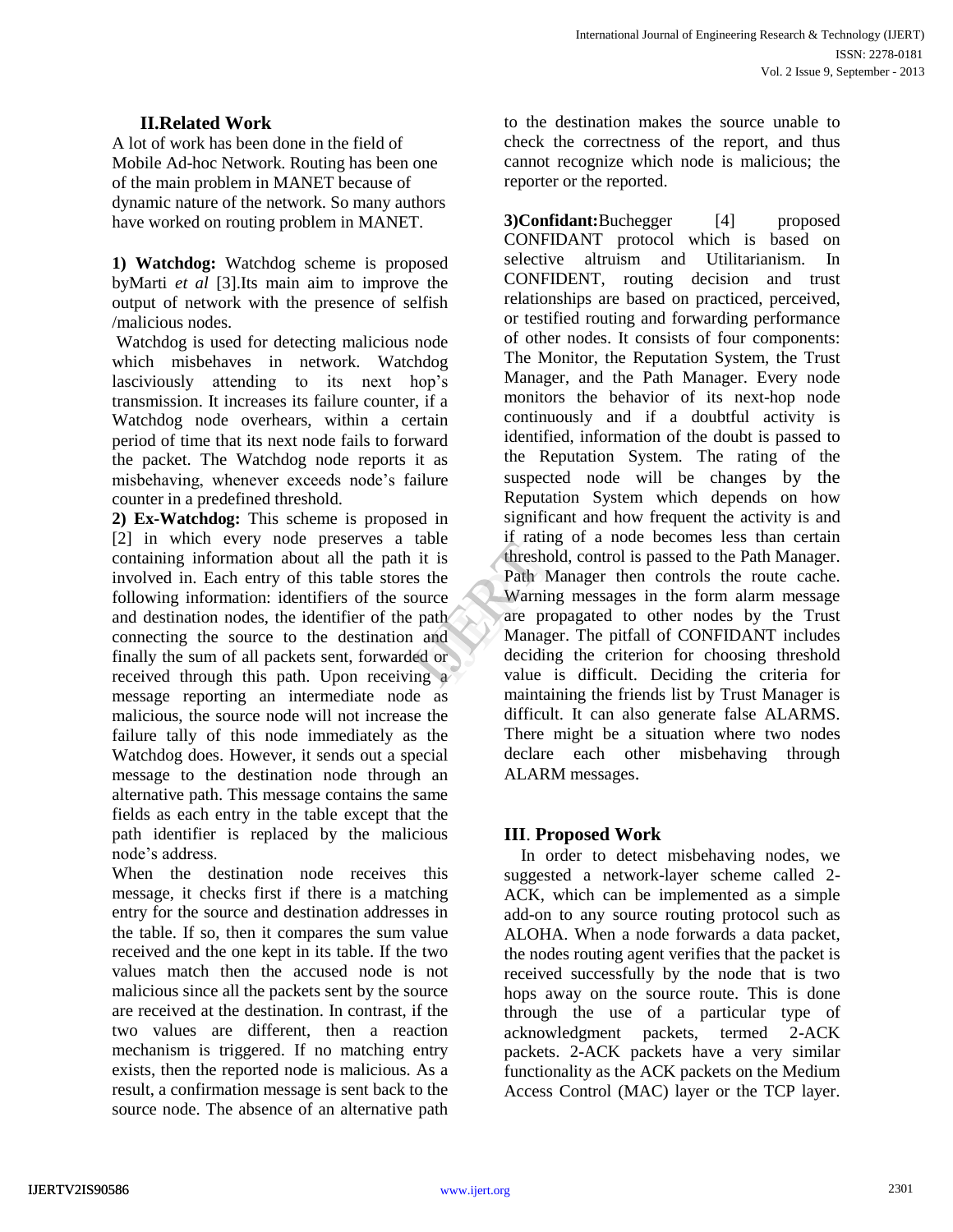A node acknowledges the receipt of a data packet by sending back a two-hop 2-ACK packet along the active source route. If the data packet sender or forwarder does not receive a 2- ACK packet corresponding to a particular data packet that had been sent out, the forwarding link of next-hop's is claimed to be misbehaving and the forwarding route broken.



**Fig. 2 :2-ACK Scheme**

This 2ACK scheme is good but it has several limitations such as there is huge routing overhead generated due to the extra acknowledgement packet send and Decision obscurity if the requested node refuse to send back anAcknowledgment. In 2ACK scheme after detecting the selfish node it will choose the other path for transmitting the data due to which large routing overhead is generated. To reduce this limitation we will apply a Novel Routing algorithm.



**Fig. 3: 2-ACK Scheme: The Destination node is required to send back an Acknowledgement Packet that is in the form of Two-Hop**

#### **A. Novel Routing Algorithm:**

In this algorithm message is shared at multiple node and then passes through common channel at the destination. We are using novel routing algorithm to make the routing efficient in MANET. The algorithm proposed the scheme to reduce the overhead and network stability. This method also maintain the Data confidentiality at various node. This type of environment is use to adapt to different traffic patterns.

#### **Algorithm:**

Whenever a mobile node wants to join the MANET it attends to the medium to find out a neighbor node *n*. After a neighbor node *n* is recognized the mobile host sends a request packet to *n* asking for its routing table which is sent back to the host. On this moment on the new mobile host can sends a packets and start routing in the MANET.

The physical location of a destination host *d* stored in the routing table is based on the routing protocol. The best possible route is chosen using a shortest path algorithm, if there is an entry in the routing table for host *d*. The route, contained a list of nodes and the consistent TTL's, the packet is attached which is sent to first host in the list. The mobile node sends a message to the adjacent fixed node that tries to find the destination node, if host *d* is not found in the routing table. eral<br>
ling<br>
ling<br>
ling<br>
host *d*. Th<br>
consistent<br>
sion<br>
to first ho<br>
message to<br>
the destina<br>
the<br>
pointing tab<br>
identified<br>
the destinant<br>
discriming to<br>
the destina<br>
conting tab<br>
discriming tab

### **B. Environment Generation:**

For environment generation we have used OMNET++ simulator. The environment was generated for different scenarios with each scenario having different number of static nodes.



**Fig 4: A setup of 6 Mobile nodes and 1 Server**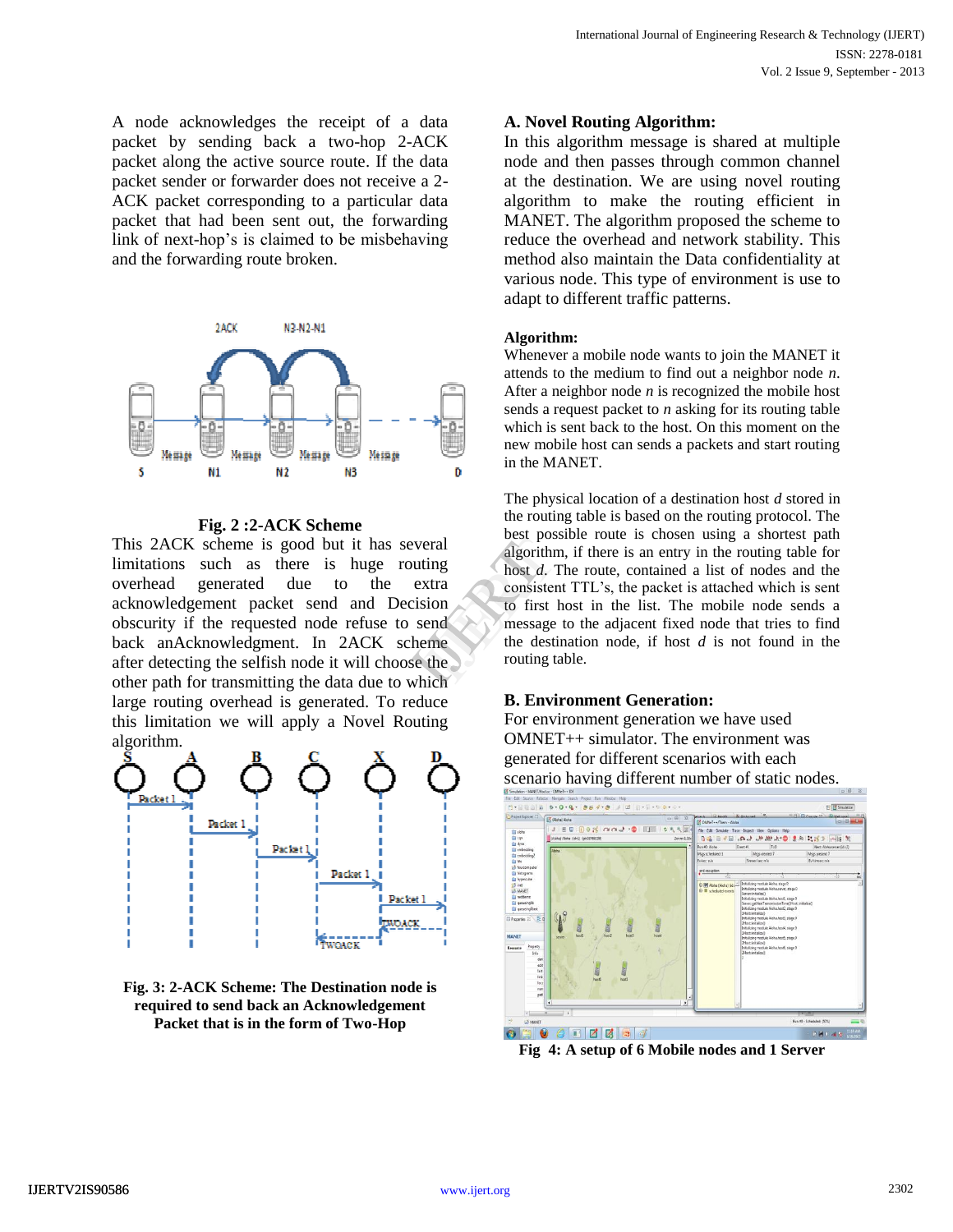# **IV. Experiment and Results**

# **Assumptions**

1. All the mobile nodes are kept static so that they are in the same range.

2. The complete 2-ACK scheme behavior has been explained by one source node, one destination node and five intermediate nodes.

3. Selfish Node behavior is induced for a certain period of time in a node and novel routing algorithm is then applied to remove selfish behavior from that node

4. Two routes are shown in this project for data packet transfer i.e. One route has all the nodes forwarding packets and sending acknowledgements whereas other route has a selfish node which sometimes forwards the packet and sometimes not.



 The graph explains about the throughput (output) of the routing protocol.

Y-axis: It represents the end to end delay. X-axis: it represents the node number

The above graph explain about end to end delay is very high in case when acknowledgement does not send by node in case of on Selfish nodes.

If node is working properly, we get acknowledgement in very short time.

## **V. Conclusion and future work**

Mobile Ad Hoc Network has been an active research area over the past few years, due to their widespread application in military and civilian communications. But it is also vulnerable to various types of attacks. Misbehavior of nodes may cause severe damage, even fails whole of the network. In this paper, investigation is done on the misbehavior of nodes and a new approach is proposed for detection and isolation of misbehaving nodes. Suggested approach can be united on top of any source routing protocol such as ALOHA and is based on sending acknowledgement packets for reception of data packets and using promiscuous mode for counting the number of data packet such that it overcomes the problem of 2-ACK scheme. Also proposed approach ie., Novel Routing Algorithm has lesser routing overhead and more advantageous than previous similar schemes because it requires lesser number of acknowledgement packet transmission and it will also increase the efficiency of 2-ACK scheme. detection<br>
Suggested<br>
source rou<br>
based on<br>
reception<br>
mode for<br>
such that<br>
scheme.

> To show the effectiveness and results of proposed approach, implementation work on OMNET++ simulator. Future works will includes some authentication mechanism to make sure that the ACK packets are genuine and also includes mechanism to punish misbehaving nodes.